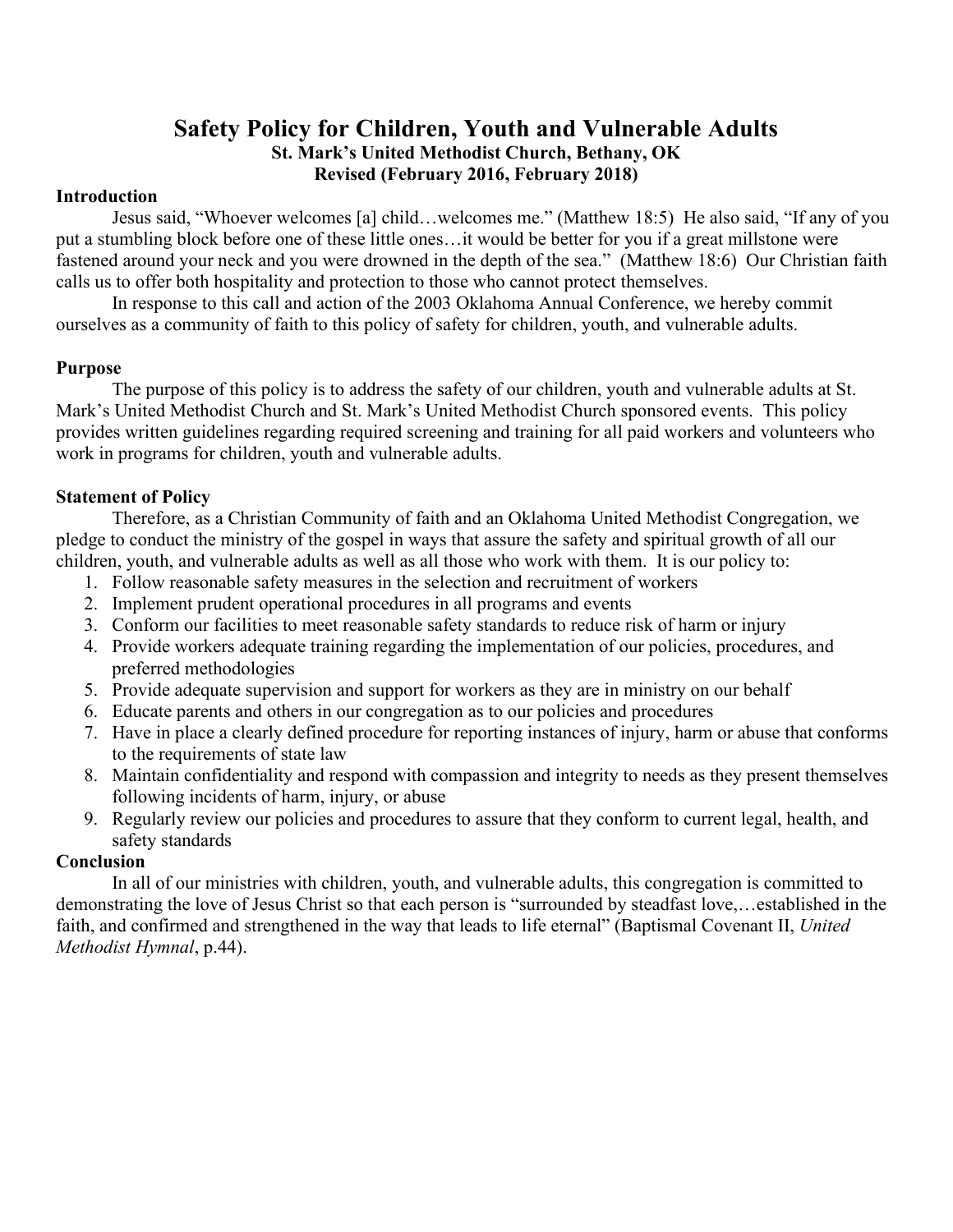### **Procedures for the Implementation of Safety Policies for Children, Youth, and Vulnerable Adults of St. Mark's United Methodist Church, Bethany, Oklahoma**

## **1. Follow reasonable safety measures in the selection and recruitment of workers**

- A. All workers with children, youth, or vulnerable adults will have been active with their peers in the life of this congregation for at least six months.
- B. Every person working with children, youth, or vulnerable adults will complete an application form, sign a covenant, consent to a formal background check, and provide three non-family references to their character and relational skills. This information will be kept confidential and will be reviewed and updated every two (2) years from the time of the initial screening. Those who will drive church vehicles will additionally consent to a driving records check.
- C. The senior pastor shall submit to a background check and said results will be kept in accordance with Annual Conference policy.

## **2. Implement prudent operational procedures in all programs and events**

- A. At least two non-related adults will be present for all activities, programs, and events for children, youth, or vulnerable adults. Leaders should never be alone, one-on-one with a child, youth, or vulnerable adult in an isolated or closed situation. If the adult leaders should find themselves in such a situation, they should remove themselves in a reasonable manner.
- B. The following ratios are to be observed in all activities, programs, and events with the understanding that at least two non-related adult workers or one adult worker and a monitor for more than one class must also be present:
	- a. 0 to 18 months  $1:4^*$ b. 18 months to 2 years  $1:4^*$ c. 2 and 3 years  $1:6^*$ d.  $3+$ , 4s and  $5's$  1:8<sup>\*</sup> e. Kindergarten through  $5<sup>th</sup>$  grade 1:8<sup>\*</sup> f. Youth 1:10 g. Vulnerable Adults 1:12

\* Note: Two adult workers will be present each Sunday morning for Sunday school classes of ages 0 through fifth grade.

- C. Young people ages 14-18 are welcome to serve as assistants to leaders when under direct adult supervision, with a coordinator's permission, provided that the young person is a minimum of 4 years older than the group with whom he or she will work. The adult supervisor may also be the leader.
	- a. Nursery volunteers will be a minimum age of 14.
	- b. At Vacation Bible School (or similar program), young people entering the 7<sup>th</sup> grade may serve as assistants to leaders when under direct adult supervision, with a coordinator's permission.
- D. To help assure two adults are available in a classroom, a monitor will check with leaders and offer assistance as needed during activities, programs and events. This hall monitor will provide the same background and reference information as the volunteer workers.
- E. A general permission form, medical release, and medical care proxy will be provided by parent(s) or guardian(s) each year. These forms will sufficiently grant permission to participate in all but extraordinary activities.
- F. Parents will be informed of details and will be asked to give permission for children and youth to participate in extraordinary ministry activities.
- G. Parents will be informed that, should their child become sick or become a discipline problem, they will be called to pick up the child.
- H. Leaders will see that parents are informed of any changes made in plans otherwise published, even at the last minute.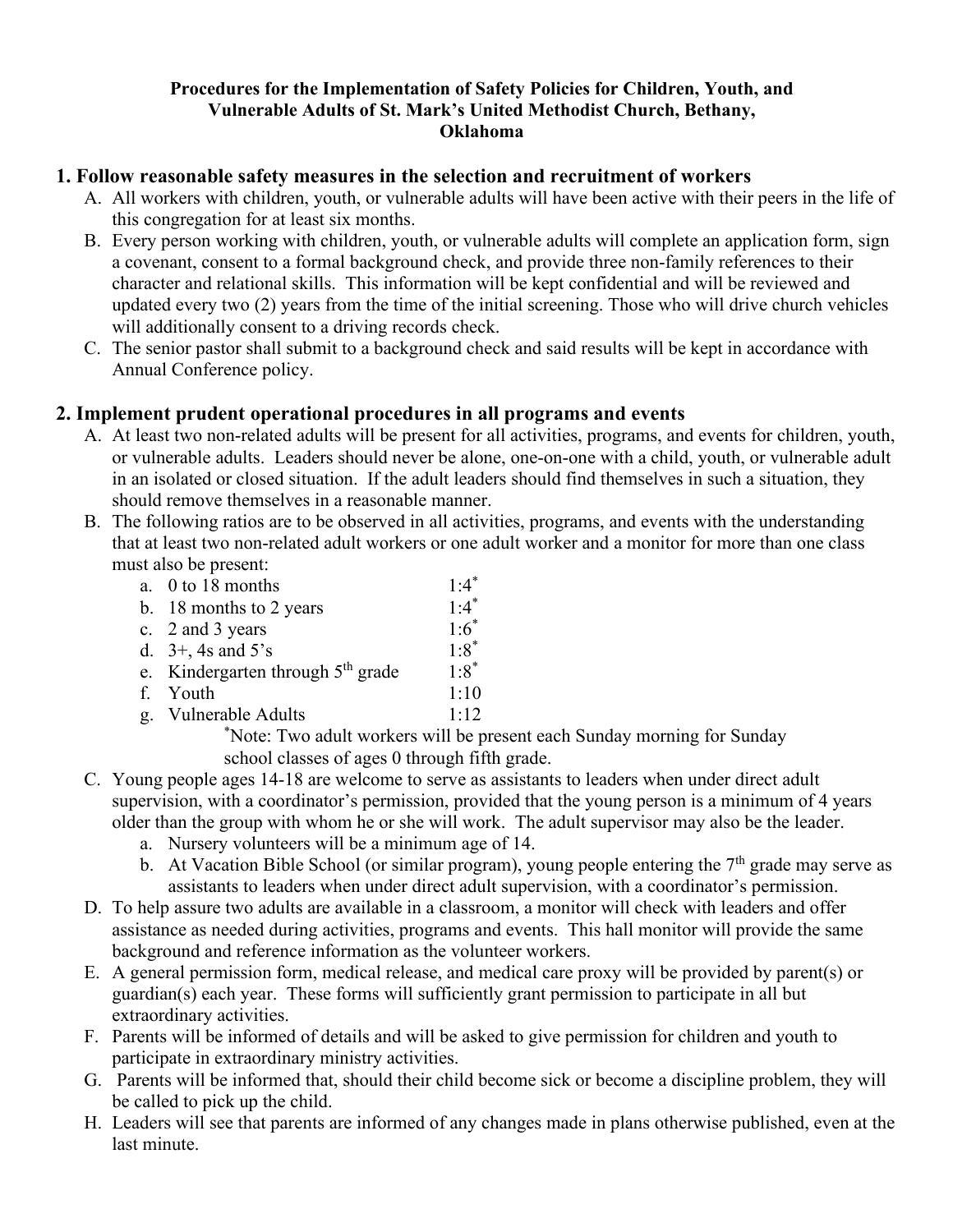- I. Older children and youth are required to sign a covenant of expected behavior prior to all off-premises events or overnight events.
- J. Volunteers providing transportation for programs, activities, or events for children, youth or vulnerable adults will consent to a personal driver records check. Drivers are expected to follow all traffic laws and refrain from use of cellphones or other electronic devises while operating an occupied vehicle.
- K. All workers and volunteers will follow safe and sanitary procedures when changing diapers and caring for toilet needs of children. This includes proper disposal of diapers and suitable hand washing procedures.
- L. Sick children will be removed from nurseries and classes as soon as is practicable to avoid exposure to others. If a child has experienced fever, vomiting, or diarrhea in the 24-hours prior to the event, the child should not be brought to the nursery.
- M. When moving or setting up TVs, projectors or other heavy equipment, minors must be supervised. Any such movable equipment must be securely attached to its conveyance (ex. TVs belted or bolted to the cart).
- N. Unless church provided childcare or supervision is available, parents are expected to provide supervision for minors at all times.
- O. At least two people should accompany children to the playground area to provide supervision. At no time are children to be left alone in the playground area.
- P. Emergency exit plans and instructions for tornado safety are posted in appropriate areas of the building. The Board of Trustees is responsible for posting, reviewing and updating as needed.
- Q. In situations that may endanger children, youth, and vulnerable adults, a church staff person, worker, or program coordinator may institute a church lock-down.

# **3. Conform our facilities to meet reasonable safety standard to reduce risk of harm or injury**

- A. Every classroom and office door will have a window providing a view of the interior. The windows are to be left unobstructed in any way.
- B. Toxic materials, including cleaning and other supplies, will be stored in appropriate facilities well out of the reach of children, youth, and vulnerable adults.
- C. Electrical outlets in children's classrooms will be covered when not in use.
- D. Child proof door locks will be put on all cabinets in children areas ministry unless cabinets are intended for children's use.
- E. Playground areas will be checked for dangers under supervision of the Trustees.
- F. The Board of Trustees will regularly check facilities for safety hazards and report annually to Church Conference.
- G. Access to children's area will be limited.

## **4. Provide for workers adequate training regarding the implementation of our policies, procedures, and preferred methodologies**

- A. Before taking responsibility for children, youth or vulnerable adults, workers will be provided policies, procedures, and preferred methodologies for their review. Refresher training will be offered periodically.
- B. Paid staff workers with children, youth and vulnerable adults shall have First Aid/CPR training and other emergency training (tornado drills, fire drills, blood borne pathogens, etc.)

# **5. Provide adequate supervision and support for workers as they are in ministry**

- A. Leaders and teachers will know to whom they can go for assistance whenever it is needed.
- B. Leaders and teachers will be recognized and affirmed by the congregation on a regular basis.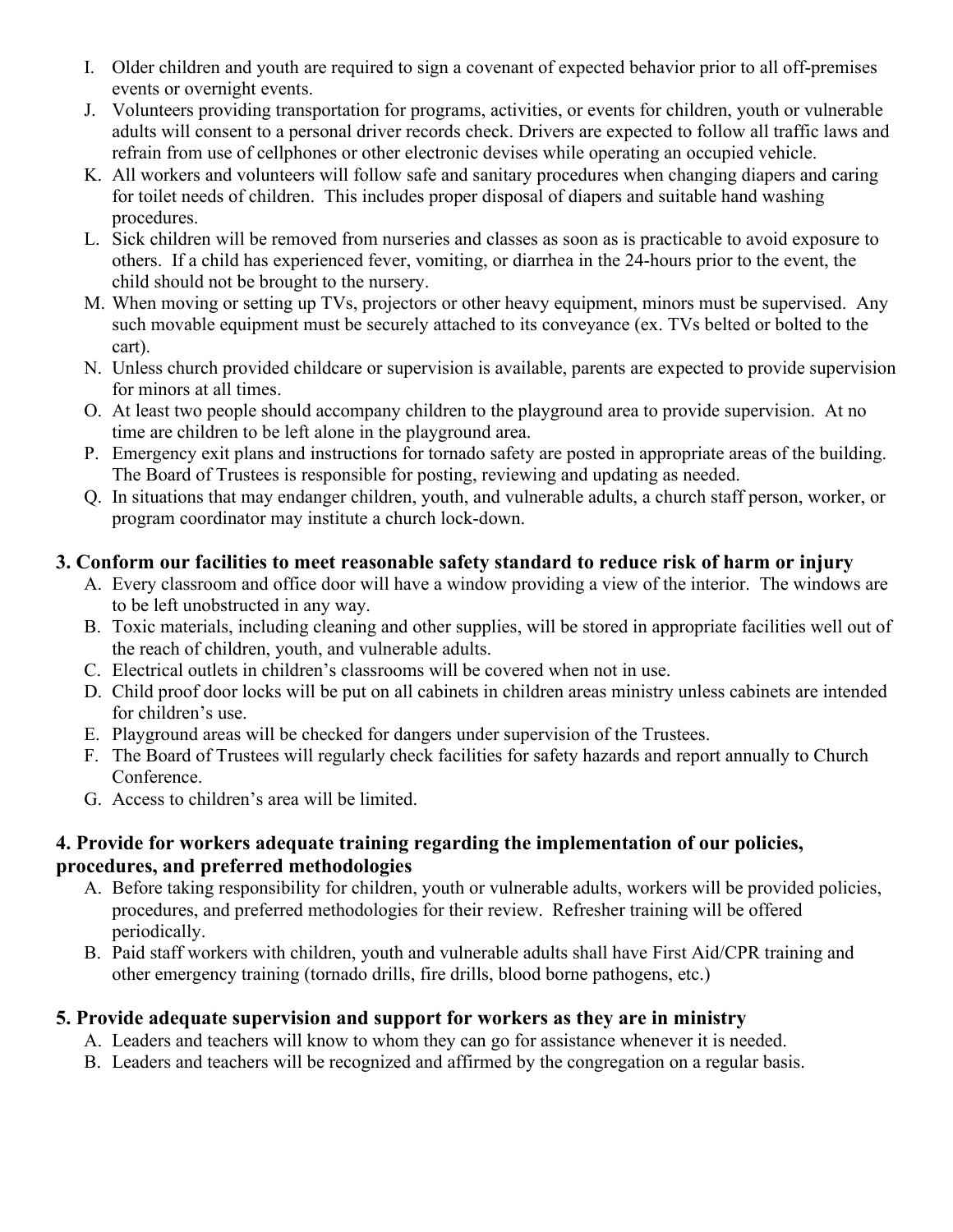## **6. Educate parents and others in our congregation as to our policies and procedures**

- A. Policies and procedures pertinent to a specific area will be available in an easily accessible location.
- B. All policies and procedures will be accessible to any church member. Copies can be found in the church office, the nursery, and on the website.
- C. From time to time throughout the year, portions of our policies and procedures may be published in our newsletter or distributed in our worship services.

## **7. Have in place a clearly defined procedure for reporting instance of injury, harm or abuse that conforms to requirements of state law**

- A. Any significant instance of injury, harm, or abuse that occurs in the context of any of our ministries with children, youth, or vulnerable adults will be documented and reported immediately by the supervisor to the senior pastor, the lay leader, and the parent(s) in confidence. Any such instances involving clergy will also be reported to the district superintendent.
- B. Suspected child abuse of any kind, shall be reported immediately to the Department of Human Services as required by state law. The DHS Hotline number is **1-800-522-3511** and the local number is **405-767- 2800**.

# **8. Respond with compassion and integrity to needs as they present themselves following incidents of harm, injury, or abuse**

- A. When instances of injury, harm, or abuse occur, the lead pastor, lay leader or other congregational leaders (as seem appropriate for the situation), will take the lead in determining the need for pastoral care ministry and will coordinate its implementation.
- B. The lead pastor or lay leader, working in concert, will act as official spokespersons for our congregation with the community and the media. When media are involved, the appropriate official(s) of the Annual Conference will be notified as soon as practical.

# **9. Regularly review our policies and procedures to assure that they conform to current legal, health, and safety standards**

- A. There shall be a local church Safety Task Force, appointed by the Trustees, whose purpose shall be the enforcement and regular review of these policies and procedures. Said Safety Task Force is charged with making sure this congregation is doing everything in its power to keep children, youth, and vulnerable adults safe.
- B. Annually the Safety Task Force will conduct a "Safety Audit" to assess adherence to our safety policies and procedures in accordance to the "Resolution for the Safety of Children, Youth, and Vulnerable Adults in the Local Churches of the Oklahoma Conference of the United Methodist Church" and the "A Covenant for the Protection of Children, Youth, and Vulnerable Adults in Local Churches of the Oklahoma Annual Conference, The United Methodist Church May 2003" which were adopted at the Charge Conference held on November 27, 2005.
- C. Procedures and forms will be developed and expanded as necessary, and the congregation, staff, and volunteers educated during a preliminary implementation period through December 31, 2005. This policy will become fully effective as of January 01, 2006
- D. Nothing in this policy is to be construed in a way contrary to the Book of Discipline.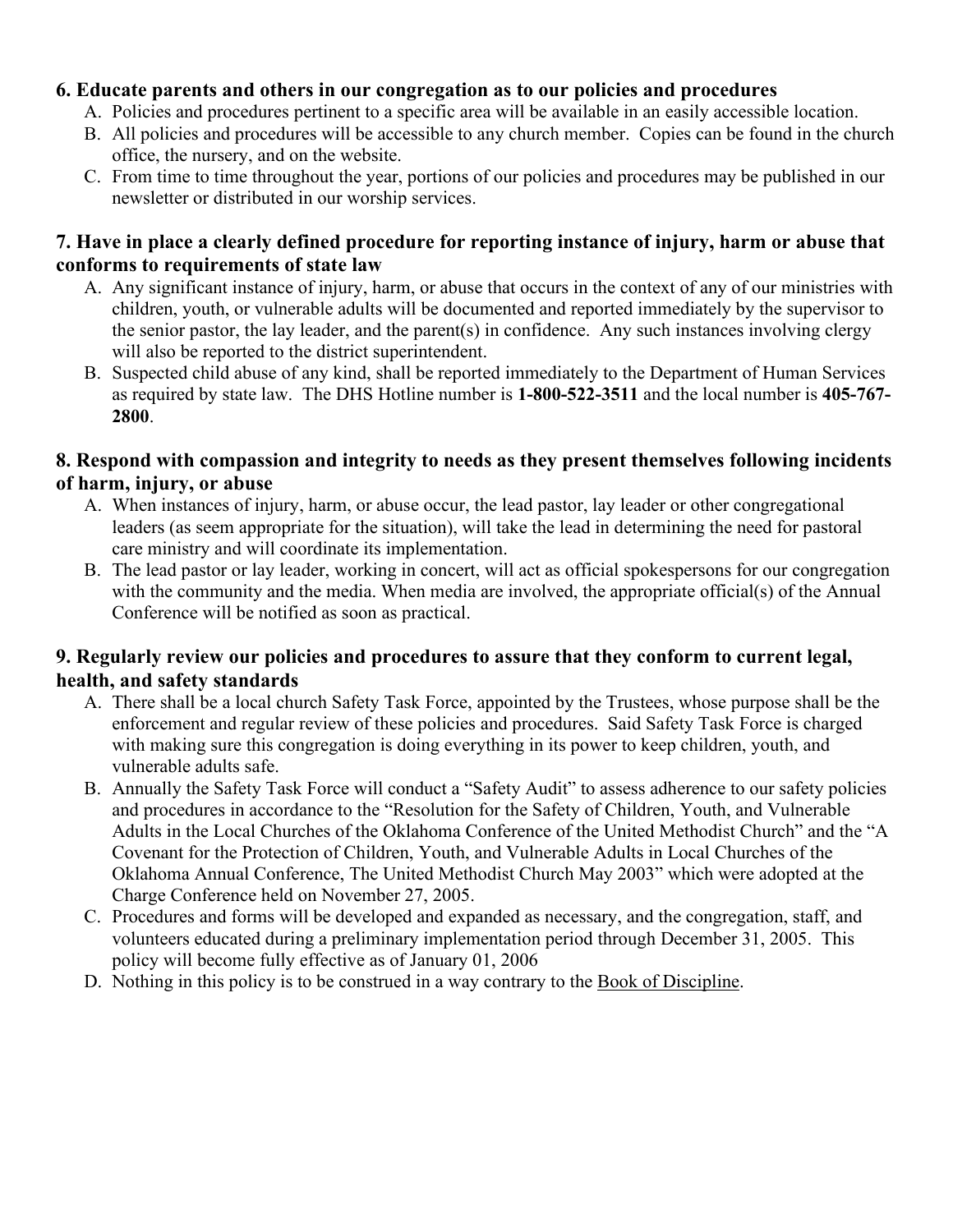# **Volunteer Covenant**

**Mission:** to build a family of believers who glorify God and help each

other become fully devoted followers of Jesus Christ

**Vision:** renewing lives/restoring families/reviving the community

**Plan:** love with a passion, disciple with a purpose, worship with everything and serve wholeheartedly

St. Mark's offers a unique setting for ministry to and with children, youth and vulnerable adults. There is a special "assumed" covenant that is created when families entrust their loved ones to our care. Each child, youth or vulnerable adult is a person of immeasurable worth. As such, we must, at all times, abide by this assumed covenant and care for others in a Godly manner.

**\_\_\_\_\_\_\_\_\_\_\_\_\_\_\_\_\_\_\_\_\_\_\_\_\_\_\_\_\_\_\_\_\_\_\_\_\_\_\_\_\_\_\_\_\_\_\_\_\_\_\_\_\_\_\_\_\_\_\_\_\_\_\_\_\_**

The calling of God to volunteer in one of these ministries is a high and holy calling. Through prayer and study, God equips us to carry out the responsibilities of being an instrument in leading others to know our Lord and Savior, Jesus Christ. In responding to this call, please commit yourself to the following guidelines and then return and sign the covenant.

As a volunteer with children, youth or vulnerable adults at St. Mark's UMC

I am committed to Jesus.

**United Methodist** 

- I have a personal relationship with Jesus Christ, which I desire to model by sharing the stories of Jesus.
- I desire to grow in my faith and commitment to God through personal study or group Bible study opportunities.

I am committed to my church.

- I will attend worship service regularly.
- I will support the doctrinal beliefs of the United Methodist Church, as it relates to my teaching.
- I will use only approved curriculum and resources.
- I will frugally use the resources provided and will see that all supplies and equipment are taken care of and stored properly.
- I will follow directions and rules set up by church leadership.

I am committed to this responsibility.

- I will act in an appropriate and Christian manner with each person I come into contact with.
- I will at all times, act in ways that glorify and honor God.
- I will live by the understanding that, as a person in authority, it is my responsibility to avoid inappropriate physical contact with the children, youth or vulnerable adults in my care.
- I will refrain from verbal abuse, including put-downs, inappropriate jokes, sarcasm, and racial slurs.
- I will discipline with kindness and grace and will refrain from all forms of corporal punishment.
- I will make it my primary responsibility to minister to the needs of those in my care, and not my own.
- I will not intentionally engage in any activities that may endanger the safety or well-being of those in my care.
- I will promptly report any abusive or inappropriate behavior to the ministry leader.
- I have not been convicted or involved in any child-related felonies or abuse.
- I will inform and/or discuss with a minister of this congregation if I am a survivor of child abuse.
- I will participate in training events periodically to improve my teaching and/or volunteering skills.

In obedience to God's call, and after prayerful consideration, I commit to the above guidelines to be a volunteer with children, youth and/or vulnerable adults at St. Mark's UMC. In addition, I have read St. Mark's four page "Safety Policy for Children, Youth and Vulnerable Adults" and I commit to the guidelines outlined in it.

Your signature: <br>  $\Box$ 

Please print name here: